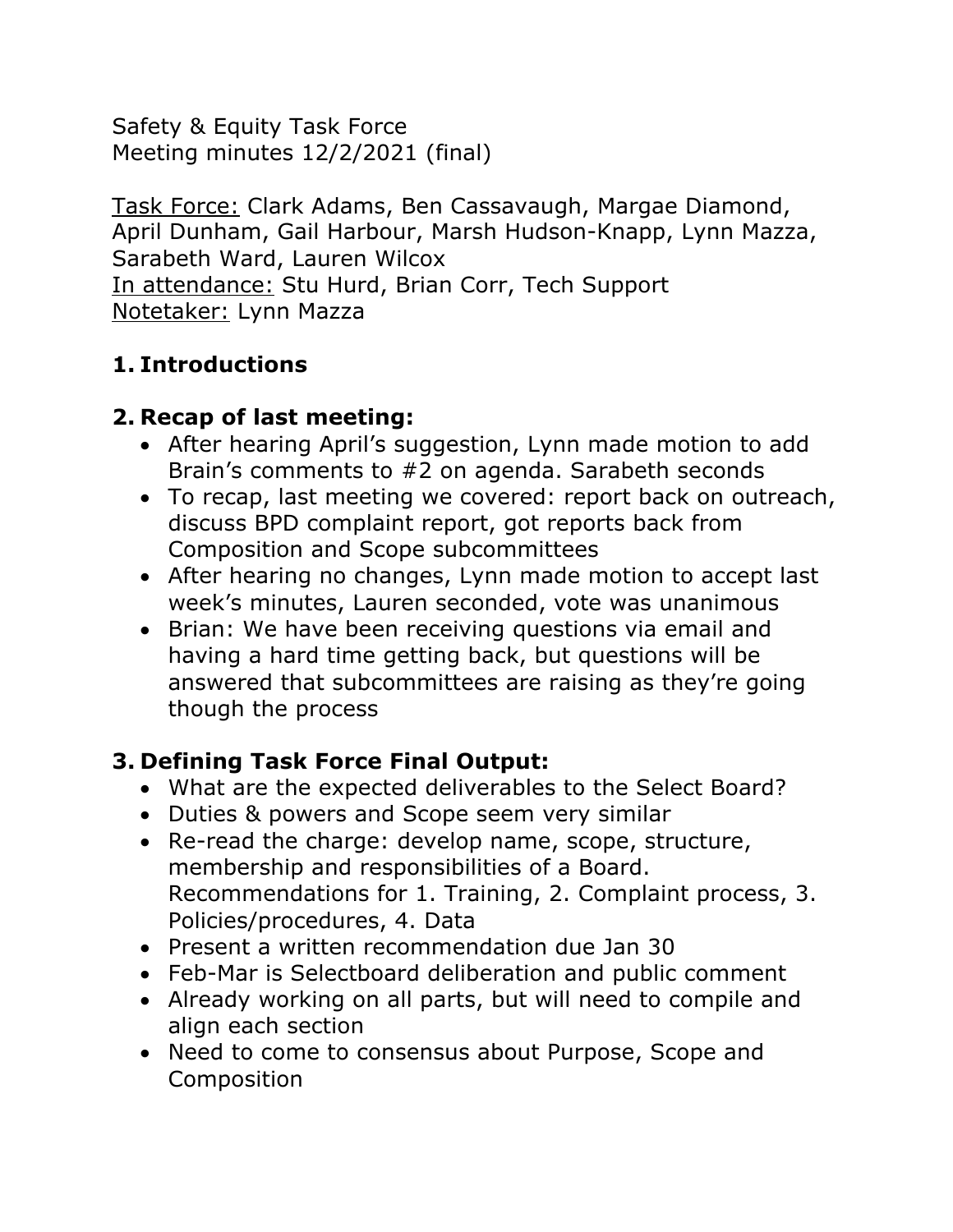- Brian: Think about how the sections each subcommittee is working on will fit together
- Make outline or template for final report?
- Presentation to Select Board at regular meeting also needs to be prepared
- Already have purpose statement started. Discussed how to edit within Open Meeting Law

#### **4. Outreach Subcommittee report out**

- This report will be placed as an addendum to our final recommendations report
- Took comments and organized them according to trends nad recommendations:
- Police education: They did a lot of work with Rule 13 (Stu will send copy out to group)
- Community service and collaboration
- Policies and procedures: focused largely on complaint procedure
- Date collection
- Will compare the Outreach subcommittee recommendations to Complaints and Scope sections to make sure Outreach result are represented in those sections
- Discussion of how complaints are accepted. Name specific individual as ombudsman or ask community organizations to provide ombudsman or liaisons to supports complainants
- Community collaboration wording needs to including wording about listening
- How will compliments be tracked and recorded?
- Should we add Composition to next agenda?

# **5. Scope of Practice Subcommittee:**

- Initiation of complaint: will add wording about:
	- how and where to file complaint,
	- ombudsman or local organization liaison,
	- all staff trained to assist with complaint process and refer,
	- need for resources/referral list
- Police Report Investigation step: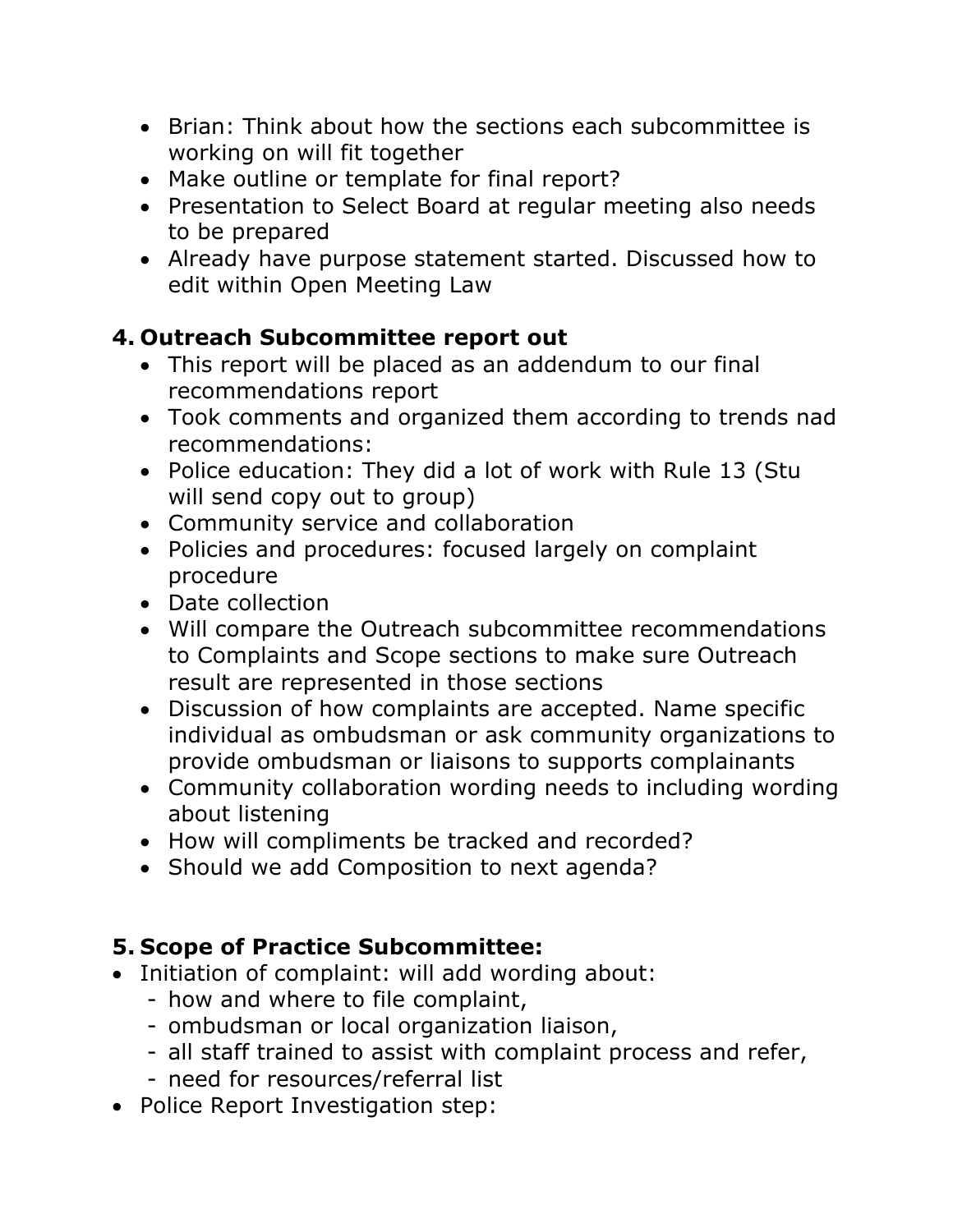- Need for 2 reports- one to the complainant and people involved, the other for data
- Discussion of how frequent police updates on their investigation to the complainant and Board
- Police can offer progress or status reports.
- Review of Report by Citizens' Board
	- Need for clarity on time limits wording
	- Requesting information "from any source" can potentially lead to credibility questions
	- Having Information Managers who are privy to more details about a case than the rest of the Board might become a problem if some know more than others in the decisionmaking process
- Response to Review
	- Stu felt the wording was confrontational and did not encourage collaboration
	- Discussion of complaint process- how to be collaborative and independent at the same time?
	- Discussion of whether report and recommendations should go to Select Board to decide on next steps
	- Board should work directly with police department to come to a conclusion that all stakeholders are comfortable with
	- The goal is to avoid public spectacle
	- Clarification: Sargent or Lieutenant who have received internal investigation training do investigation, Chief purposefully stays out of it so he can be objective when reviewing the investigators' final report
	- Needs to be a mechanism for resolving the complaint if there has been a back-and-forth and good collaboration and still no resolution is arrived at
	- Stu is part of BPD oversight in that if Chief recommends, he can mete out disciplinary action
	- Julio Thompson at state's Attorney General's office, said they are actively working on supports for town's that are trying to develop independent citizen or civilian oversight or advisory groups. They are very open to our feedback and suggestions of what resources we might need. They are in the process of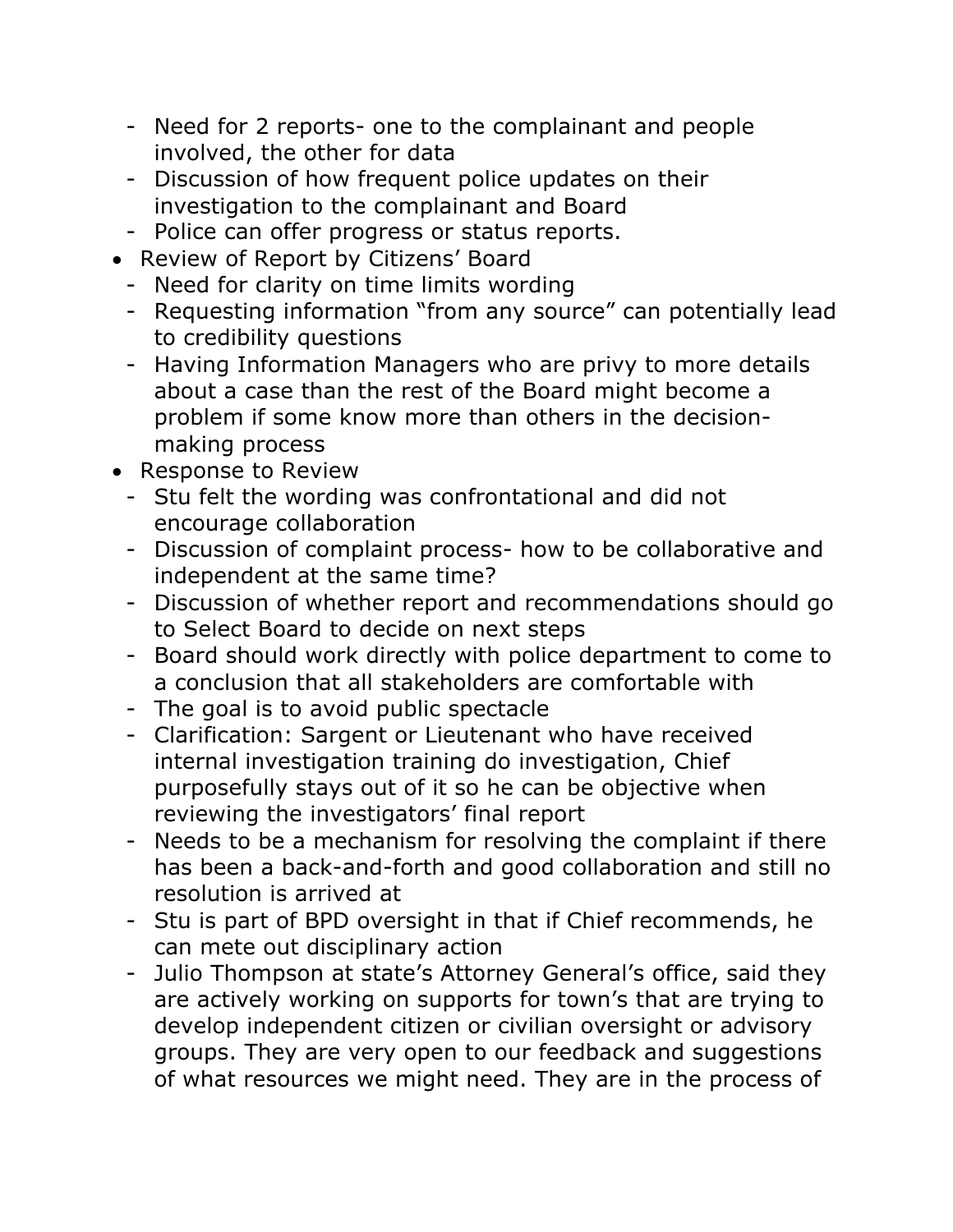developing a training for community members who would like to sit on such Boards on how to do complaint investigations

- Data
	- Reporting out data monthly?
	- As complaint reviews are conducted, Board will track what training or other resources were needed and assist evaluation of trainings and in finding alternate trainings if needed

#### **6. Composition subcommittee report:**

- Brain: put expected attributed first
- Emphasis on seeking diversity, rather than having to have certain quotas
- Confidentially agreements? Can do a general one when they're sworn in or do written one situationally
- Concerns about youth members' ability to maintain confidentiality
- Concerns about tokenizing person with a certain trait
- Board could reach out to groups for their specific perspective as the need comes up
- Add wording around inclusivity so that people know they are actually invited. Wording like: "If you would like to participate and need an interpreter, translation services, reasonable accommodations or other supports, contact [specific person at specific number]."

#### **7. Review next steps, Next agenda**

- Final draft of Purpose, Scope and Composition to next meeting
- NACOLE will not be here next meeting
- Having other subcommittees review Purpose section and offer feedback to Purpose subcommittee is at odd with Open Meeting Law- too much like making decisions behind closed doors
- Bring comments about Purpose, Scope and Composition to next meeting
- Request that we can use screen at firehouse for next meeting to edit and wordsmith sections
- Will compare see how Duties & Powers fits into Scope

# **8. Public comment: none**